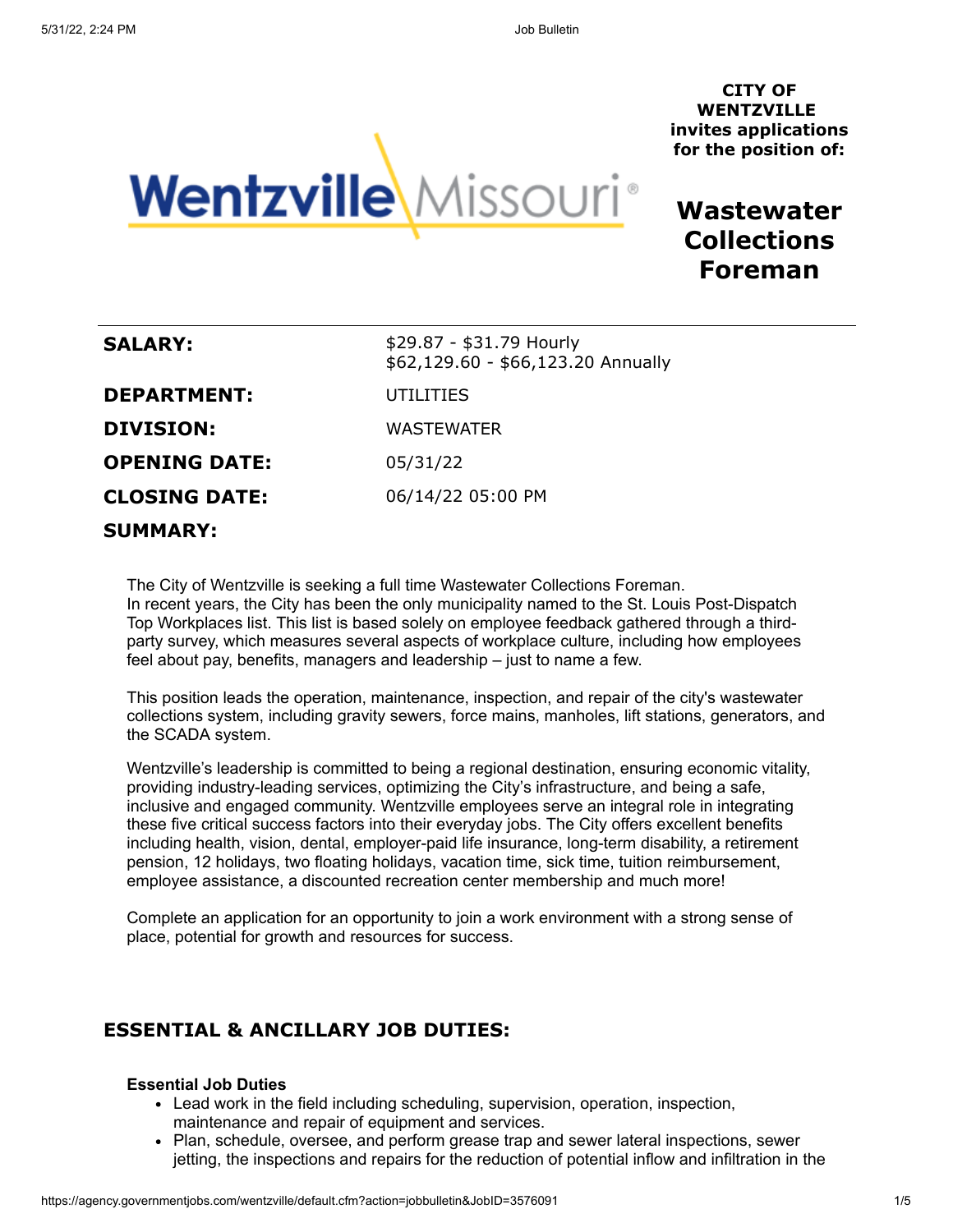sanitary systems, and the development and updating of GIS maps and SCADA alarm/monitoring system.

- Follow up and delegate wastewater collections concerns; investigate customer service requests and perform preventive and emergency maintenance.
- Generate purchase requisitions and maintain equipment and supply inventory and records.
- Maintain an up-to-date and accurate record of all routine maintenance, completed projects, upcoming projects, and other tracked information annually.
- Cooperate, assist, and communicate effectively with public and other city departments.
- Maintain safe, productive, and efficient environment ensuring compliance with policies, procedures, goals and objectives of the city, department, and wastewater division.
- Maintain crew safety by representing the wastewater division at monthly safety meetings, coordinating safety programs, conducting safety training meetings, and designing and enforcing safety regulations and procedures.
- Operate equipment including backhoe, front-end loader, skid loader, load-all, crane truck, jet truck, jet trailer, sewer camera, forklift, and dump trucks.
- Order and maintain inventory, perform weekly payroll, and keep accurate records.

### **Ancillary Job Duties**

- Assist in the development and implementation of the on-call schedule for emergencies and snow removal.
- Participate in on-call rotation with emergency and urgent condition response time of 30 minutes or less.
- Perform other related duties as assigned.

# **JOB QUALIFICATIONS & KNOWLEDGE, SKILLS AND ABILITIES:**

#### **Job Qualifications**

Education, experience and training that are required or desirable in order to effectively perform the job at the time of hire. An equivalent combination of education, training and experience will be considered. Additional requirements and/or substitutions may be requested and require the approval of HR.

- High school diploma or equivalent desired.
- Minimum of 3 years of progressively responsible experience in the operation and maintenance of wastewater systems required.
- Valid Class B CDL with airbrake and tanker endorsements within 120 days of employment required. A valid driver's license is required upon hire.
- Certification DNR Class B Wastewater Treatment within 120 days of employment required.
- MWEA Wastewater Collections B License or other certification such as electrical, welding, plumbing, or pipefitting desired.
- Prior supervisory experience desired.
- Certification Hazardous Spill Response within 120 days of employment required.
- Certification Work Zone Safety within 120 days of employment required.

# **Knowledge, Skills & Abilities**

May be representative, but not all-inclusive, of those knowledge, skills and abilities commonly associated with this position.

- Proficiency in use of basic business software (word processing, spreadsheets, email, presentations) and basic office equipment.
- Knowledge in the functions of the wastewater collections systems, related state and federal regulations, lift station equipment, and sewer line maintenance and repairs.
- Attention to detail and the ability to maintain concentrated focus.
- Ability to communicate verbally and in writing.
- Ability to understand and carry out written and oral instructions.
- Ability to establish and maintain effective working relationships with coworkers and the public.
- Regular attendance is a necessary and essential job duty.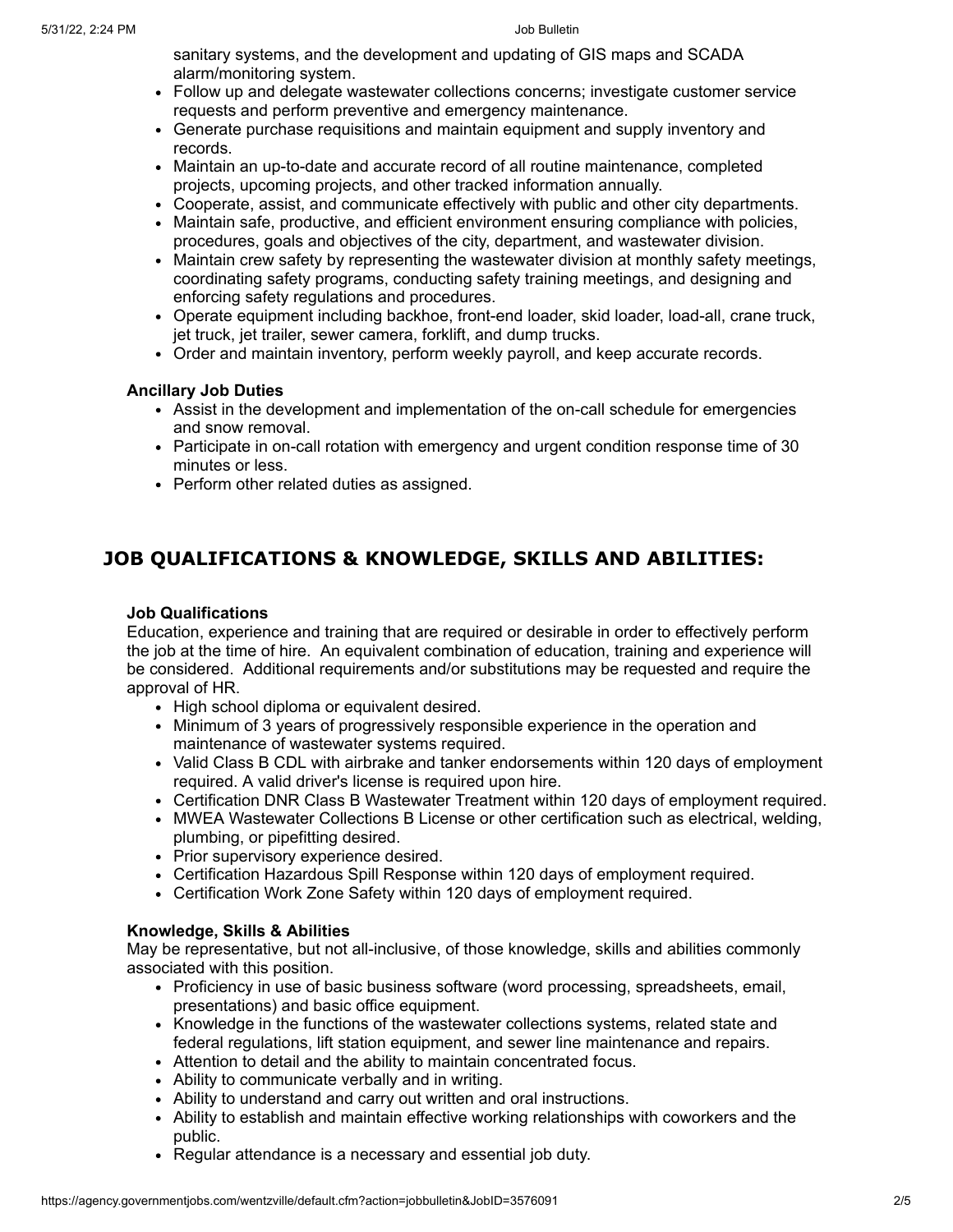# **WORK ENVIRONMENT & PHYSICAL ABILITIES:**

### **Work Environment**

Environmental or atmospheric conditions commonly associated with the performance of the duties of this job.

- Indoor and outdoor work environment.
- May be exposed to loud noises from equipment.
- Occasionally exposed to varying, inclement weather; may be exposed to wet, humid, hot, and/or cold conditions.
- Occasionally required to work in hazardous traffic conditions and near moving mechanical parts.
- Occasionally exposed to sewage, dust, chemicals, gases, and other toxic substances or conditions.

### **Physical Abilities**

The physical demands described below are representative of those that must be met by an employee to successfully perform the essential duties of this job. Reasonable accommodations may be made to enable individuals with disabilities to perform essential duties.

- Work may require frequent standing, walking, climbing, bending, and must be able to lift and carry up to 80 pounds.
- Must be able to sit for extended periods of time.
- Must be able to speak and hear clearly.
- Must be able to have repetitive wrist, hand, and/or finger movement.
- Must have finger dexterity and hand-eye coordination.
- Must have clarity of vision and the ability to adjust focus.

# **DOT (CDL) DRIVER SUPPLEMENT**

This supplement in no way states or implies that these are the only duties to be performed by the employee occupying this position. Employees may be required to follow other job-related instructions and to perform other job-related duties as requested, subject to all applicable state and federal laws. Certain job duties described herein may be subject to possible modification in accordance with applicable state and federal laws.

#### **Background Information**

All DOT regulated positions are considered safety sensitive by regulation. Safety-sensitive employees are those employees who discharge duties so fraught with risks of injury to self or others, environmental injury and/or property damage that even a momentary lapse of attention can have disastrous consequences. It is an essential job function safety rule applicable to every employee working in a safety sensitive classified position to be able to work in a constant state of alertness and in a safe manner.

#### **Essential License, Certifications, Registrations and Insurability**

All Drivers must have a current commercial driver's license (CDL) in accordance with the standards set forth in 49 CFR PART 391. Federal regulations require random testing of Drivers for drug or alcohol use. Drivers must be insurable at standard rates.

# **FMCSA Driver Fitness for Duty Statements**

- FMCSA Driver Fitness for Duty Statement: The DOT regulations make clear that the City, as a DOT regulated employer, makes the final determination of who is a qualified individual to drive a commercial motor vehicle. The City shall not permit a person to drive a commercial motor vehicle unless the person meets all DOT minimum qualifications and such other more stringent qualifications and requirements relating to safety of operation and employee safety and health. The City may use the services of independent Medical Examiners, Medical Review Officers and Occupational Physicians to make its final determinations.
- FMCSA Driver Clearinghouse Certification: Drivers must be currently cleared without restriction in the FMCSA Clearinghouse to immediately perform FMCSA Safety Sensitive duties as a DOT regulated Driver.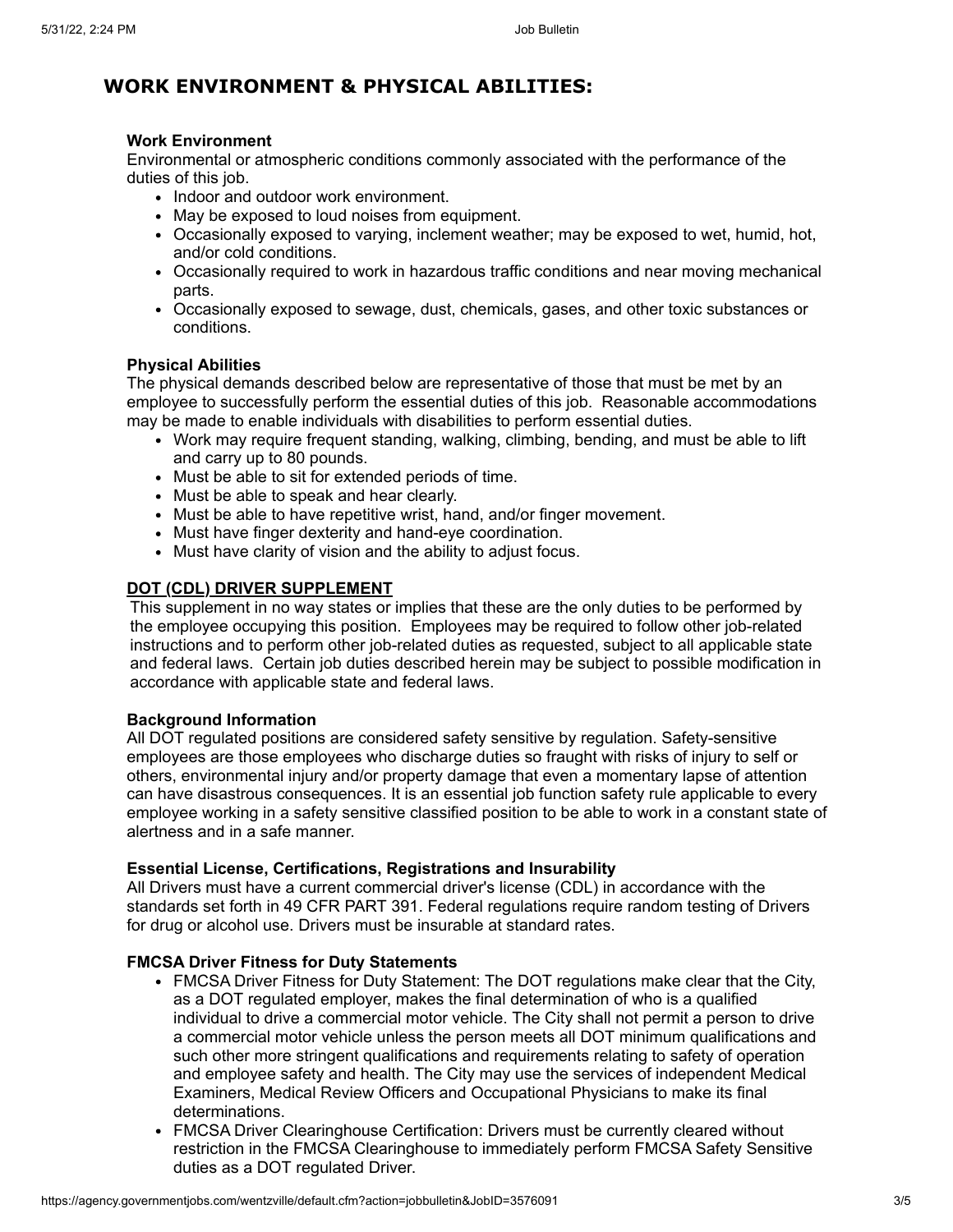- FMCSA Driver Safety Rule: Requires mandatory reporting by Drivers of off-duty DUI and Drug Offense Arrest and/or Conviction. In accordance with the authority granted to the City by the DOT to impose other requirements to prevent alcohol misuse by Drivers, it is mandatory that Drivers disclose to their supervisor and/or Human Resources by the end of the business day arrest and/or convictions for all alcohol and/or drug related offenses committed while operating any motor vehicle. This will allow the City to immediately remove from safety sensitive functions, Drivers who have engaged in off-duty unsafe behavior related to alcohol or drug misuse (which is directly related to their safety sensitive functions performed for the City) to make determinations as follows:
	- $\circ$  If the Driver is fit for duty
	- If the Driver is still qualified under DOT regulations to operate a CMV for the City;
	- If the Driver is still insurable at standard rates under the City's insurance plan; and
	- If the Driver can still meet the essential job functions for the position. It is an essential job function of every DOT regulated Driver that they be qualified and licensed to operate a CMV without the use of a judicially ordered interlocking device, or similar device as part of a diversion or conviction for an alcohol related offense.

### **Essential Physical Demands**

- Hand-eye coordination. Driving a CMV requires that controlled use of multiple limbs on the basis of what a person observes. Federal regulations require drivers to have normal use of their arms and legs.
- Hearing ability. Drivers need good hearing. Federal regulations require the ability to hear a forced whisper in one ear at five feet (with or without the use of a hearing aid).
- Patience. Because of possible traffic congestion Drivers are put in stressful situations and must be able to continue to calmly operate their CMV.
- Physical Health. Federal regulations do not allow people to become a Driver if they have a medical condition that may interfere with the operation of a CMV, such as high blood pressure or epilepsy.
- Visual ability. Drivers must be able to pass vision tests. Federal regulations require at least 20/40 vision with a 70-degree field of vision in each eye, and the ability to distinguish colors on a traffic light.
- While performing the duties of this job, the employee is frequently required to sit for long periods of time, stand, walk, use hands and fingers to handle, or feel and reach with hands and arms, and talk or hear, see and inspect, and bend.

# **Essential Emotional Demands**

- Demonstrated past and present ability to safety operate a CMV
- Can read, understand, hear and apply written and spoken directions
- Ability to work in a constant state of alertness and safety awareness
- Ability to work in an unfatigued state
- Ability to accurately gauge lengths of time and distance
- Ability to quickly store and recall instructions in one's short term memory
- Ability to concentrate
- Ability to cope with sudden changes in surrounding and/or emergency situations and/or alarms
- Demonstrated caring, committed and concerned attitude about safety
- Ability to rapidly respond to stimuli
- Possess fast reflexes and unimpaired coordination
- Ability to perform tasks involving high levels of cognitive function and judgement
- Not mentally or physically impaired from any cause that can adversely affect ability to safely and competently perform the DOT regulated functions
- Ability to take prompt and appropriate response to operating conditions
- Not mentally or physically impaired from any cause that can adversely affect ability to safely and competently perform the DOT regulated functions